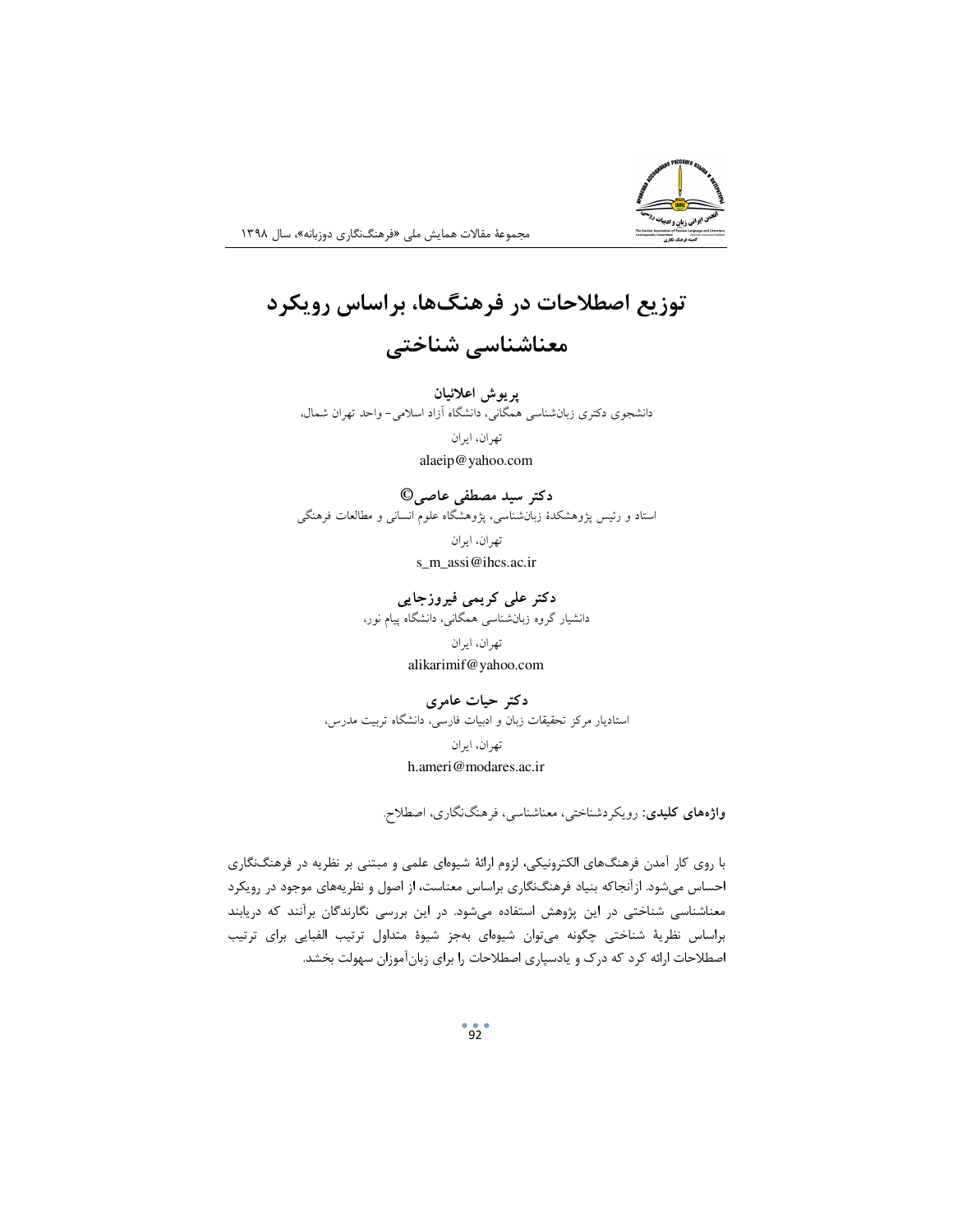امروزه فرهنگنگاری بهعنوان شاخهای کاربردی از زبانشناسی شناخته میشود [هارتمن '، ۱۹۹۶]. گیرائر تز و همکاران <sup>۲</sup> ل۱۱۶۸. ۱۱۶۸] معتقدند که لحاظ کردن نظریههای زبانشناسی شناختی و تلفیق مفاهیم و یافتههای آن در اصول فعلی فرهنگنگاری می¤واند بهعنوان مبنای جدیدی استفاده شود و انتظار داریم این رویکرد بتواند پیشزرمینهٔ نظری مفیدی برای فرهنگنگاری فراهم آورد تا بتواند ساختارهای مفهومی زبان و ذهن ما را منعکس کند.

کووچش و همکاران <sup>۳</sup> [۲۰۱۴] بر مزایای بهکارگیری زبانشناسی شناختی بهعنوان یک پیشزمینهٔ نظری در ساختار مدخلها، مفاهیم و اصطلاحات در فرهنگها تأکید میکنند. همچنین در زمینهٔ فرهنگنگاری استعارههای مفهومی، مجازهای مفهومی و چندمعنایی را بررسی میکنند و بخشی را به اصطلاحات و نقش آنها و نیز ترتیب احتمالی آنها در فرهنگها اختصاص میدهند.

زبانشناسی شناختی ادعا میکند که معنی اصطلاحات تا حد زیادی می¤واند انگیخته باشد و معتقد است که حداقل سه مکانیسم شناختی وجود دارد که در انگیختگی معانی اصطلاحات دخیل هستند: استعاره، مجاز و دانش متعارف. [ليكاف أ ١٩٨٧ به نقل از كووچش و همكاران ٢٠١۴:١٣٢]

راندل ۵ [۲۰۱۲. ۷۰] ادعا میکند که کتاب «استعارههایی که با آن زندگی میکنیم» ٔ اثر لیکاف و جانسون [۱۹۸۰] متنی است که فرهنگنگاران را آگاه میکند و بعضی از ایدههای این کتاب در بعضی فرهنگها به کار گرفته شده است؛ مثلاً فرهنگ مکمیلان ٔ ۶۰ بستهٔ استعاری، به همراه مثالهای بافتاری استعاری دارد که با معنای خاصی مرتبط هستند. همچنین توضیحاتی دربارهٔ نگاشتهای استعاری دارد که أگاهی زبانآموزان را دربارهٔ ماهیت استعاری زبان برمیانگیزد.

کوواچ^ (۱۷۴-۱۷۳-۱۰۵: ادر حمایت از چگونگی ارائهٔ معانی در فرهنگ مکمیلان و دربارهٔ استعاره و افعال گروهی که در اصطلاحات و دیگر عبارات ثابت یافت میشوند، معتقد است که استعاره میتواند واژگان زبانآموزان را شکل دهد و نیز آنها را قادر کند تا بتوانند طبیعیتر صحبت کنند و بنويسند.

کووچش [۲۳۲-۲۳۲: ۲۰۱۰] مثالِهایی از اصطلاحات استعاره ــ بنیاد دربارهٔ آتش ذکر میکند. تمام این اصطلاحات از واژههایی که در حوزهٔ آتش هستند، استفاده میکنند؛ بنابراین کلمات خاصی در به

 $\overline{a}$ 

<sup>&</sup>lt;sup>1</sup>.Hartmann, R. R. K.

<sup>2</sup> .Geeraerts, D. and H. Cuyckens

<sup>3</sup> .Kovecses, Zoltan and Szilvia Csabi

<sup>4</sup> . Lakoff, George

<sup>5</sup> .Rundell

<sup>6</sup> .Lakoff, George and Mark Johnson (1980), *Metaphors We Live By*, Chicago: University of Chicago press.

<sup>7</sup> .Mackmillan Phrasal Verbs Plus Dictionary (2005)

<sup>8</sup> . Kovacs, Eva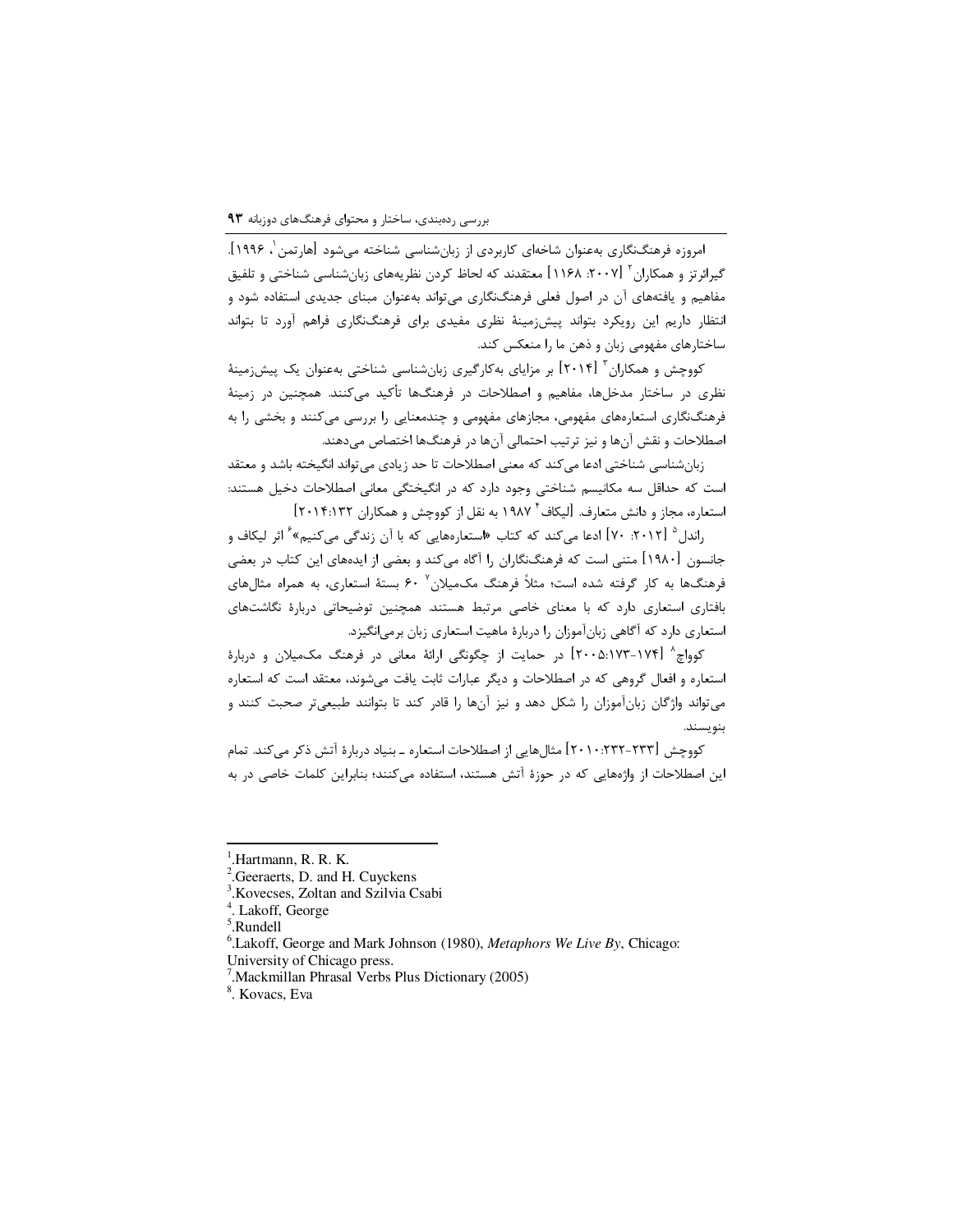۹۴ مجموعهٔ مقالات همایش ملی «فرهنگنگاری دوزبانه»، سال ۱۳۹۸

وجود آوردن چنین اصطلاحاتی دخیل نیستند بلکه کل حوزهٔ مفهومی آتش در خلق چنین اصطلاحاتی دخيل است.

به همین ترتیب میتوان واژهٔ فارسی آتش را که از فرهنگ سخن استخراج شده است، مطرح کرد: شيطنت شور وهيجان فتنه وأشوب 72 برافروختگى درد و رتج أتش

مثال دیگر دربردارندهٔ اصطلاحاتی است که براساس حوزهٔ مفهومی داغ به وجود آمدهاند:



- − داغ کسی را دیدن← اندوهِ مرگ داغ است.
- داغ کسی/ چیزی را به دل کسی گذاشتن← محرومیت داغ است.
	- − داغ کردن← عصبانیت داغ است.
	- − داغ ننگ← نشانه / علامت داغ است.
	- داغ چیزی را دیدن← حسرت داغ است.
		- − چیزی داغ شدن← رونق داغ است.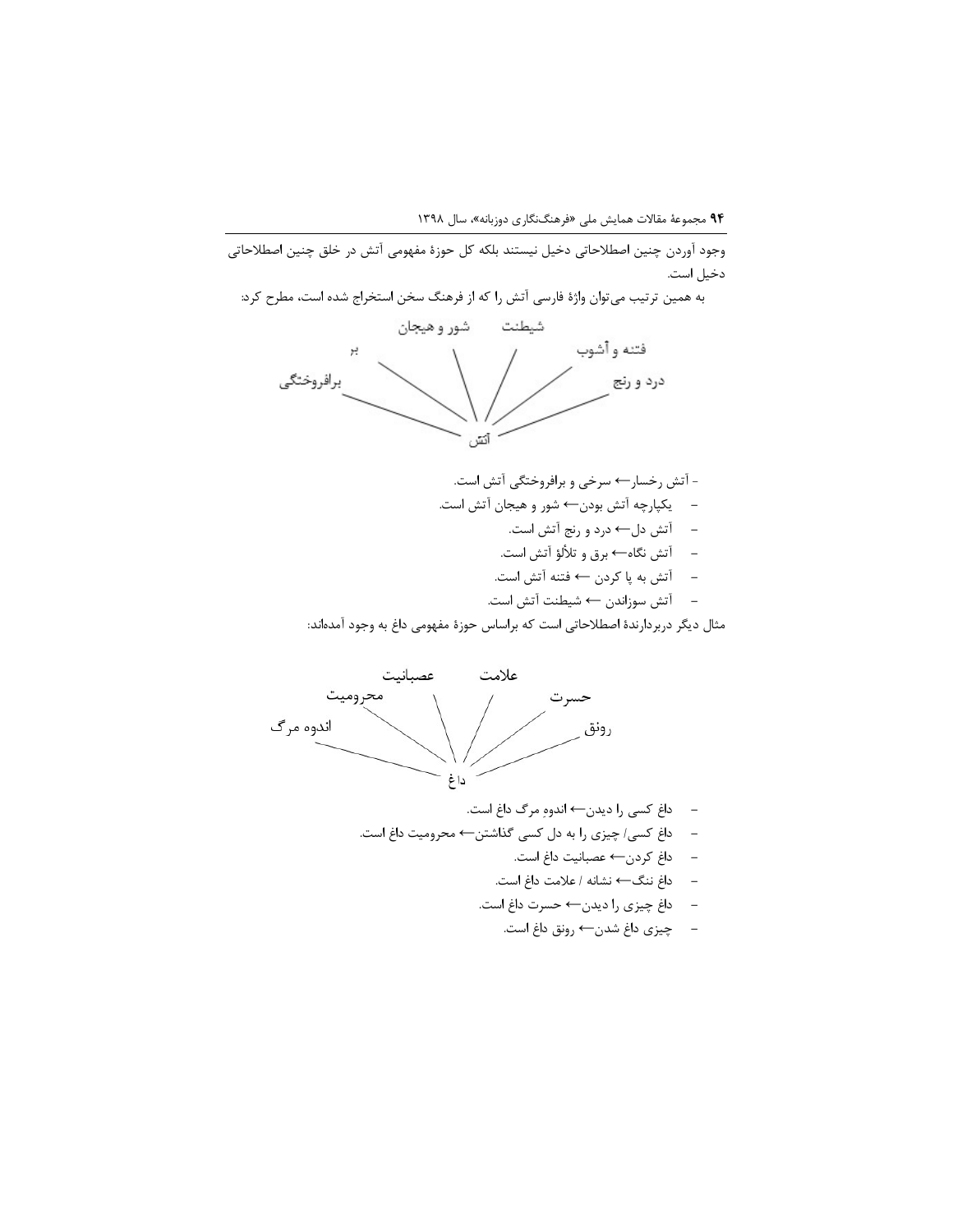درواقع اثر یا علامت باقی مانده روی پوست که ناشی از سوختگی است، یادآور درد و رنج ناشی از سوختگی است و احساس حسرت انسان را برمیانگیزد. پس از این شباهت برای بیان معنا در این اصطلاحات استفاده شده است.

در بحث دربارهٔ اصطلاحات مجاز بنیاد نیز میتوان به این نمونهها اشاره کرد:

دست کسی بودن: در تصرف یا اختیار کسی بودن ← دست به جای کنترل

زیر دست کسی بودن: به فرمان کسی بودن ← دست به جای تسلط همچنین در ارتباط با دانش متعارف که دانش مشترک افراد دربارهٔ یک قلمرو مفهومی است و انگیزهٔ معنایی را ایجاد میکند، میتوان به نمونههای زیر اشاره کرد:

– آب در هاون کوبیدن: کار بیهوده کردن

– فرصت سر خاراندن نداشتن: کسی خیلی سرش شلوغ بودن

پشت گوش خود را دیدن: کاری محال انجام دادن

بهعنوان نتیجه میتوان گفت که نظام مفهومی ما حاوی استعارهها، مجازها و دانش متعارف است و اصطلاحات، محصول دانشی هستند که در نظام مفهومی ما وجود دارد، پس با ارائهٔ این بستههای استعاری یا شبکههای معنایی در فرهنگها، درک و یادسپاری زبانآموزان از اصطلاحات، سادهتر مىشود.

اصول زبانشناسی شناختی، چینش بهتری برای اصطلاحات در فرهنگها ارائه میدهد. کووچش و همکاران [۲۰۱۴:۱۳۶] به این نتیجه میرسند که چینش استعارمبنیاد اصطلاحات هم اقتصادی است و هم تصور ساختار نظام مفهومی ما را سهولت میبخشد.

مدخل زیر نمونهٔ پیشنهادی برای تفکیک معانی اولیه از معانی اصطلاحی است.

میدان /meyda:n/ اسم

۱. محوطهای معمولاً به شکل دایره که محل برخورد چند خیابان است. ۲. زمین یا محوطهٔ بازی و مسابقه. [میدان اسبدوانی]۳. زمین یا محوطهای وسیع که اطراف آن کالا و بهویژه میوه و ترمبار میفروشند. [میدان میوه و ترەبار]۴. میدانی که در آن جنگ و مبارزه انجام میشود. [میدان نبرد]۵. مسافتی برابر با یکچهارم فرسنگ.